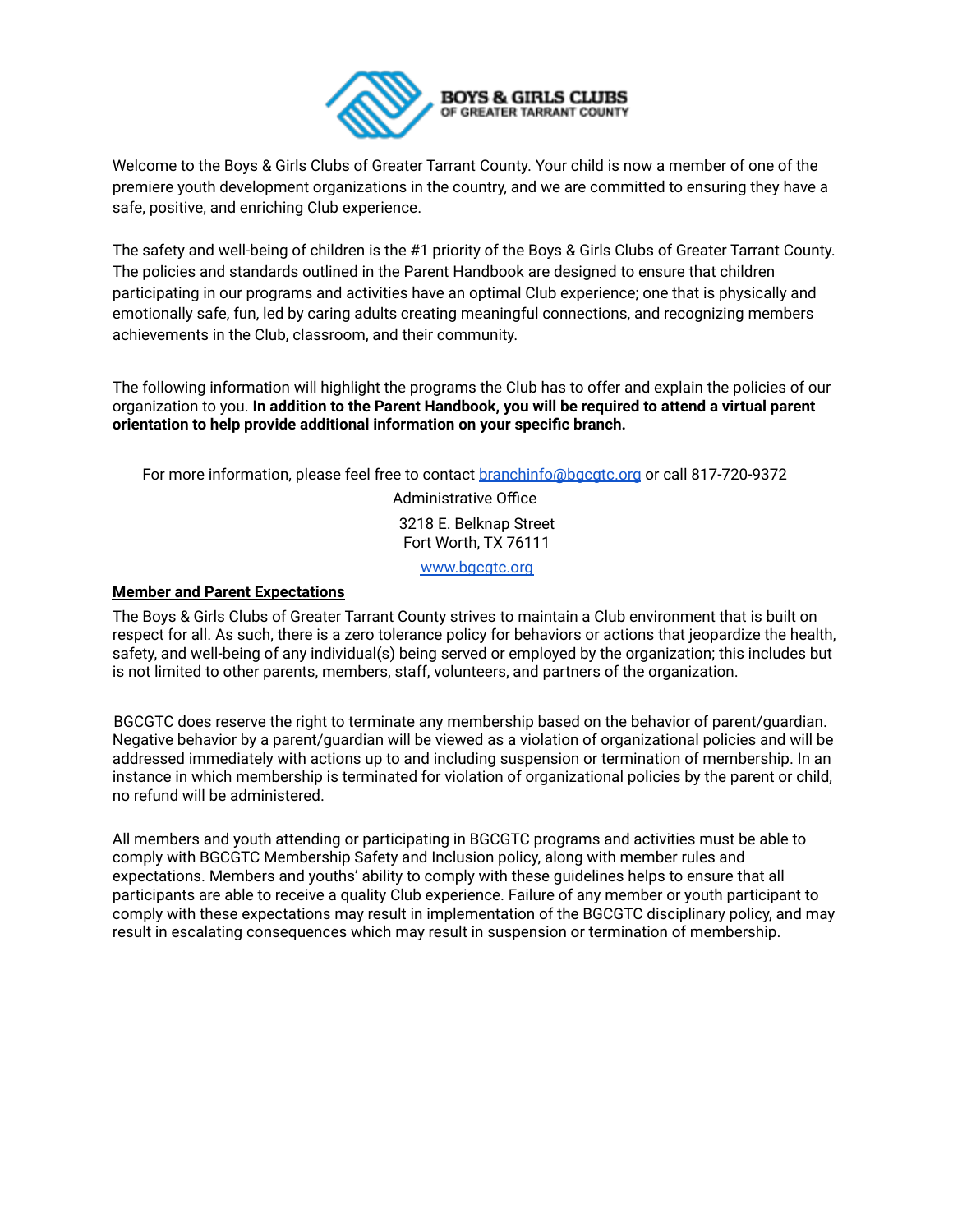

### **Health and Safety**

It is important that every parent cooperate fully with the Health and Emergency Procedures of the organization. Our regulations are designed to protect the well being of all members. Boys & Girls Clubs of Greater Tarrant County welcomes all children and is committed to act in a non-discriminatory manner and to make reasonable accommodations to provide equal opportunity and service to individuals with disabilities and other needs. BGCGTC's number one priority is to safely serve all children and youth in our care. The Boys & Girls Club of Greater Tarrant County staff members will work with families to understand special needs of children seeking accommodation, and to identify potential modifications necessary to support the disability within our ability to safely serve the child. Staff will work to integrate individual accommodations as safely and feasibly as is achievable.

### **Local or Environmental Health Emergency**

In the event that there is a local, regional, or national health emergency, the organization may be required to modify its regular procedures by adding more rigor, regulations, and/or restrictions to ensure its ability to safely operate its facilities and programs. Processes may require at minimum additional screening, parental acknowledgement of health and wellness, provision of documentation, and/or verification of compliance with organizational standards prior to admission to program or services, and/or modified operating hours. Any process implementation may require an escalation in its administration and/or frequency of administration. All process implementation is done in accordance with organizational policy, and an adherence to local, state, and federal laws and ordinances, including but not limited to anti-discrimination, ADA compliance, Child Abuse and Neglect, and Health Insurance Portability and Accountability Act of 1996 (HIPAA).

**Please Note: Due to the COVID-19, novel coronavirus, additional health screening protocols including daily temperature checks, social distancing, and mask wearing will be mandatory and must be satisfactorily adhered to for any and all individuals prior to entering a BGCGTC facility or program. BGCGTC will continue to follow guidance from Centers for Disease Control (CDC) and the Tarrant County Public Health Department regarding public health protocols.**

While BGCGTC will take added precautions to safeguard all staff and children in our care, by submitting an application for membership, each parent or guardian acknowledges that COVID-19, coronavirus could still pose a serious health risk to you and your family. The ability to safely serve every child is the number one priority of Boys & Girls Clubs of Greater Tarrant County.

ASSUMPTION OF RISK, LIABILITY WAIVER AND RELEASE: (a) you have read, fully understand and agree to these terms, and (b) you have authority to enter this agreement on behalf of the "Releasing Parties" defined below. As is true of any infectious disease, the current COVID-19 (Coronavirus) outbreak poses a serious health risk to you and your family. COVID-19 is a new disease and medical experts are still learning how it spreads. Much remains unknown, but it is currently thought to spread primarily through person-to-person contact and through contact with contaminated surfaces or objects. Although efforts will be made to limit personal contact, to maintain small group ratios, and implement social distancing practices, you understand that some risk is involved in that person-to-person interaction that will take place. By signing and submitting this release as a part of the application for membership, (the "Releasing Parties"), hereby knowingly assumes all risk associated with participation in all Boys & Girls Clubs of Greater Tarrant County programs and activities, and FULLY RELEASES, FOREVER DISCHARGES AND HOLDS HARMLESS the BCCGTC, and each of their respective employees, agents, representatives, owners, officers, and board members (the "Released Parties") of and from any and all claims, liability, losses or damages of any kind whatsoever, including but not limited to those with respect to bodily injury, personal injury, illness or death, that the Releasing Parties may have against the Released Parties arising out of or related to participation in the programs and activities. THE RELEASING PARTIES UNDERSTAND AND ACKNOWLEDGE THAT THIS IS A GENERAL RELEASE THAT IS INTENDED TO BE AND SHALL BE CONSTRUED AS A GENERAL RELEASE PROVIDING **THE RELEASED PARTIES THE GREATEST PROTECTION ALLOWABLE UNDER THE LAW AS TO THE RELEASED CLAIMS.**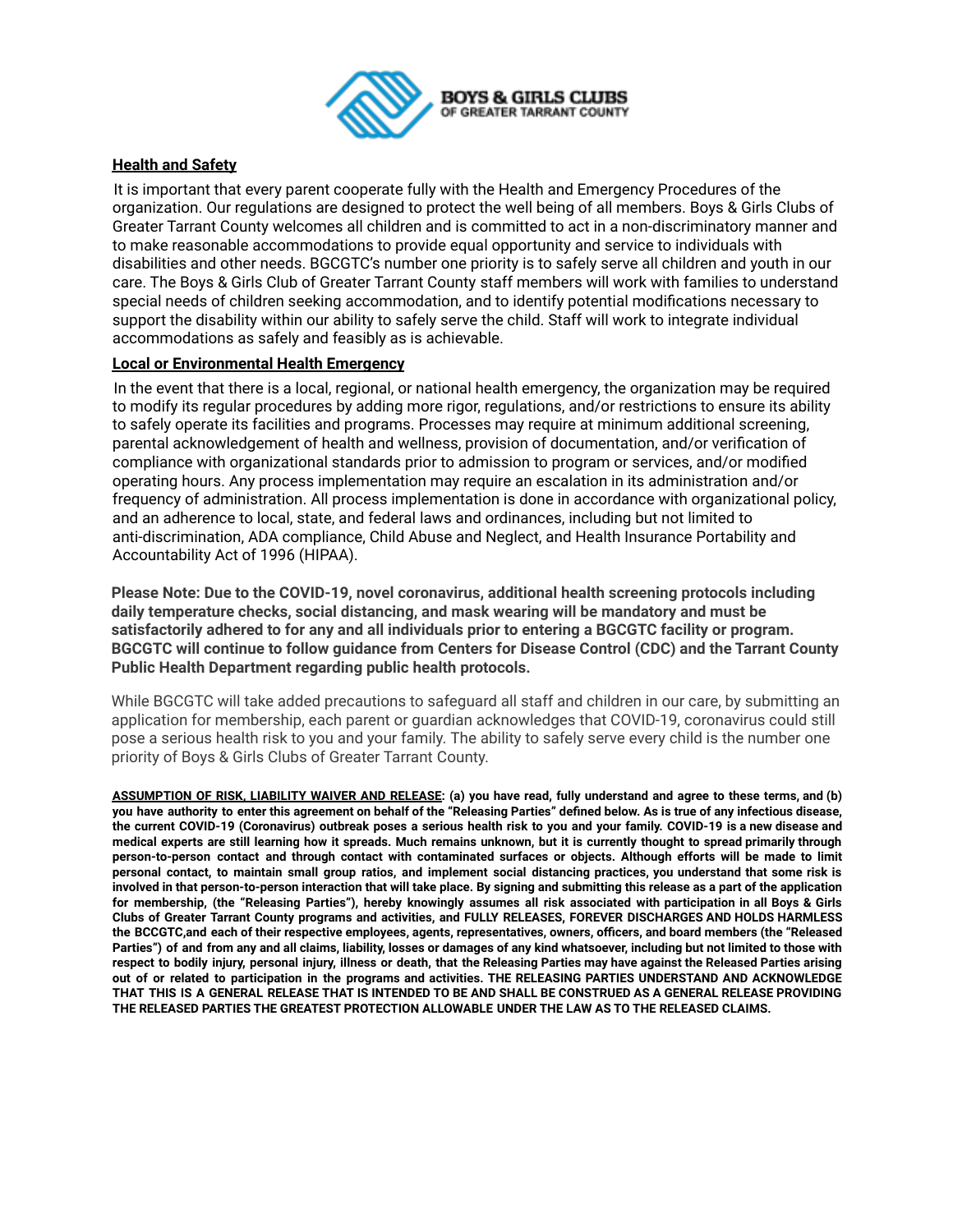

### **Membership**

The Boys & Girls Clubs of Greater Tarrant County (BGCGTC) summer and afterschool program provides membership to youth ages 6-18, regardless of race, color, religion, gender, or national origin. Determination of membership eligibility will be managed by BGCGTC Senior Leadership and/or Board of Directors.

Please note that BGCGTC reserves the right to refuse or terminate the membership of a participant for any failure to comply with policies and procedures set forth by the organization which allows for the safe operation of its facilities and programs.

Prior to enrolling any child in BGCGTC programs, a parent or guardian must complete a membership application and complete the membership orientation process in its entirety. The orientation process will cover member, parent, and staff expectations; health and safety standards; organization and site level policies, procedures, and practices; fees; and systems and communication. Failure to complete any enrollment process or activity will prevent the prospective participant from attending.

### **Accommodation and Inclusion**

The Boys and Girls Club of Greater Tarrant County staff members will work with families to understand special needs of children seeking accommodation, and to identify potential modifications necessary to support a disability within our ability to safely serve the child. Staff will work to integrate individual accommodations as safely and feasibly as is achievable.

If an accommodation is requested and/or it is determined by staff member(s) that an accommodation is necessary to safely serve the child/member, BGCGTC Leadership staff will convene a meeting with the parent(s) or guardian(s) to discuss the potential for an accomodation. After meeting with the parent(s) or guardian(s) BGCGTC leadership will make a final determination, and to document and inform the family of the decision.

#### **Rules and Expectations**

- 1. Follow all safety policies and procedures
- 2. Listen and follow instructions
- 3. Participate actively in all programming
- 4. Keep hands, feet and other body parts/objects to yourself
- 5. Refrain from any displays of personal affection or other inappropriate touching.
- 6. Refrain from all inappropriate language or gestures
- 7. Respect the personal space of others
- 8. Avoid any negative comments, gestures or other displays aimed at insulting based on race, gender, ethnicity, religion, sexuality or any other personal characteristics.
- 9. Remain in designated program areas at all times
- 10. Do not bring toys, electronics or other personal items to the Club.
- 11. Respect all facilities and properties by refraining from damaging, destroying, and/or defacing 12. Take pride in yourself, your Club, and your community
- 13. Dress appropriately at all times
- 14. Always exhibit fair play, honest and sportsmanship
- 15. Show respect to others at all times
- 16. Resolve disagreements in a positive manner
- 17. Do not participate in bullying behavior (physical, mental, and cyber)
- 18. Notify staff of issues related to any behaviors that you make feel uncomfortable

\*Boys & Girls Clubs of Greater Tarrant County is not responsible for lost, misplaced, stolen, or damaged personal items\*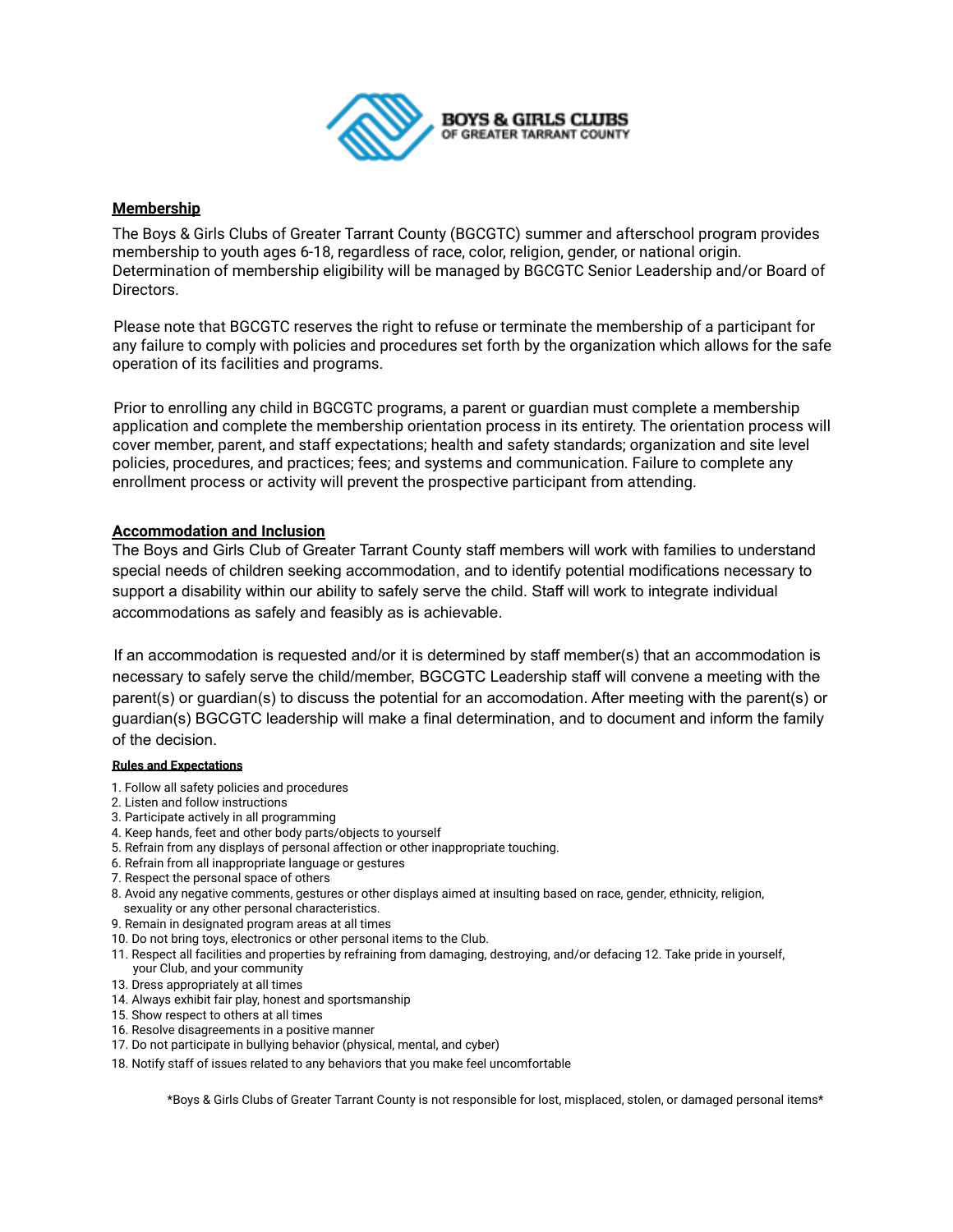

## **Parent / Guardian Expectations**

The Boys & Girls Clubs of Greater Tarrant County strives to maintain a club environment that is built on respect for all. As such, there is a **zero tolerance policy** for any derogatory or disrespectful behavior exhibited by parents / guardians during any organization related interaction. This includes the following:

- $\triangleright$  Physically or verbally engaging in any negative manner with club staff.
- $\triangleright$  Attempting to interact negatively with other children / parents (this includes attempts to address any behavioral concerns involving another child).
- $\triangleright$  Refusing to adhere to organizational policy and procedure.
- $\triangleright$  Entering any organization facility under the influence of drugs / alcohol.
- $\triangleright$  Smoking or utilization of tobacco products on organization property.
- $\triangleright$  Habitually arriving late to pick up a child(ren).
- $\triangleright$  Failure to comply with organization fee collection policy.
- $\triangleright$  Utilization of any disciplinary punishment for child that is deemed inappropriate by staff (may be both physical or verbal)
- $\geq$  Behavior that violates federal, state, or local laws and/or ordinances.
- $\triangleright$  Any other actions that present a challenge to the organization's ability to operate in a safe and positive fashion. This is assessed at the discretion of BGCGTC staff with additional oversight from administrative staff.
- ➢ Parents / guardians are asked to not routinely pick up their child(ren) *immediately* after bus runs. For an optimal Club experience, members should regularly participate in programming.

Please note that the Boys & Girls Clubs of Greater Tarrant County reserves the right to terminate any membership based on the behavior of the parent / guardian. Negative behavior by a parent / guardian will be viewed as a serious violation of organizational policies and will be addressed immediately with consequences up to and including suspension / termination of membership. In the instance of a membership termination due to parent / guardian behavior, a refund will not be issued.

### **Membership and Fees**

A parent or guardian must attend parent orientation to register or re-register youth on an annual basis for each school year and summer. All fees are due before youth can begin attending the program. Membership, Activity, and Program fees are non-refundable. **No family is ever turned away for an inability to pay.** Any family demonstrating a financial need is able to apply for financial assistance through the organization scholarship process. For information about financial assistance, please e-mail: finaid@bgcgtc.org

### **Summer Fee Schedule**

For the convenience of the families we serve, the following payment options are available:

- **1. Cash.** Summer Site locations DO NOT accept cash payments.
- **2. ProCare.** Please visit www.myprocare.com.

All registration payments and/or fees are due at the time of enrollment.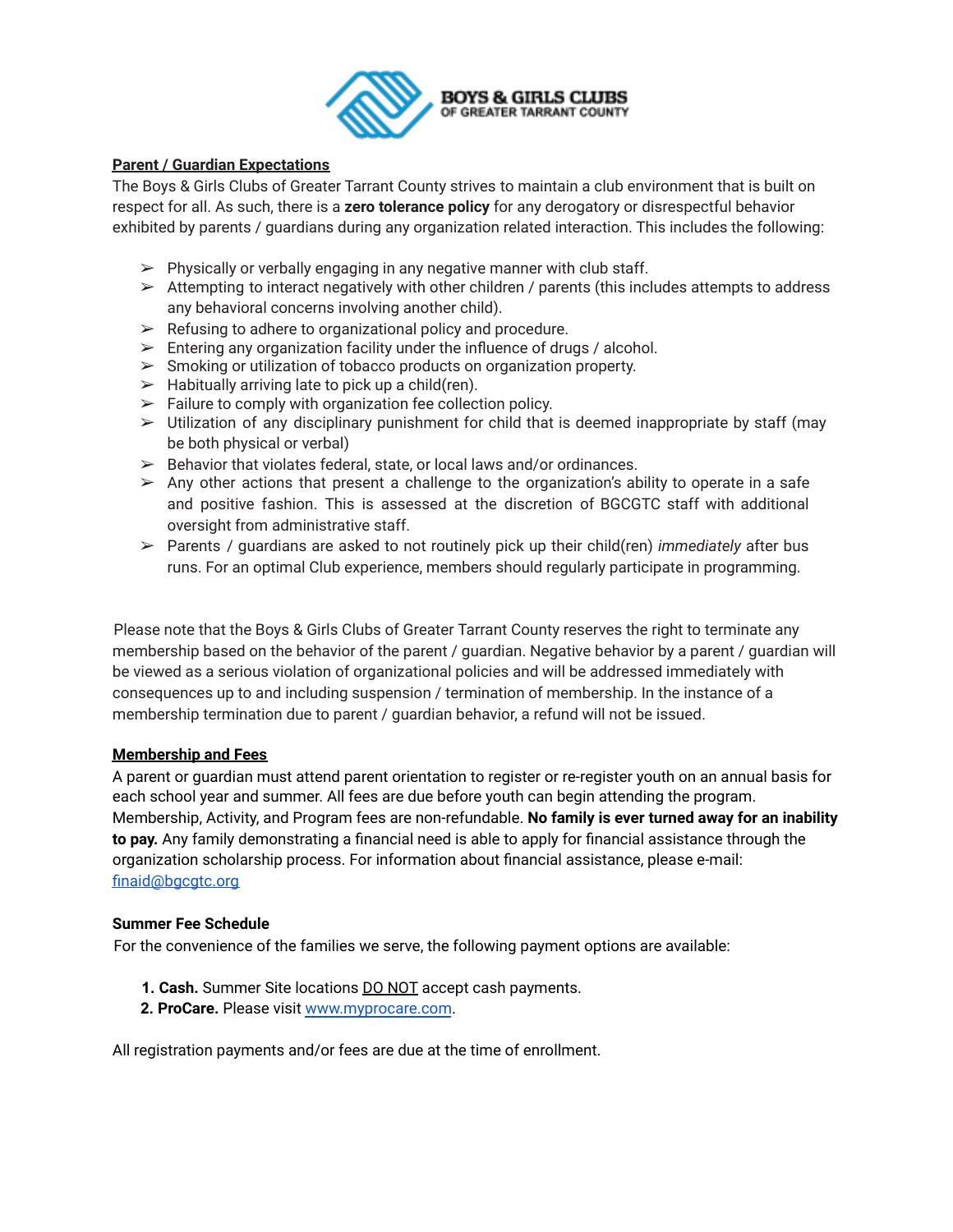

## **Financial Assistance**

BGCGTC staff and board members work diligently to ensure that the Club experience is accessible to all kids. Those experiencing financial hardship are able to apply for financial assistance. While we strive to serve every family that looks to us for childcare, there is no guarantee that a scholarship will be available at the time of registration. **For more details or questions about the financial assistance process, please e-mail: finaid@bgcgtc.org.**

# **Safety Regulations**

The safety and well-being of children is the #1 priority of the Boys & Girls Clubs of Greater Tarrant County. If ever any individual has a concern for the safety and well-being of a child, the following resources are available to share confidentially:

The law **requires** any person who **believes** that a child, person 65 years or older, and or an adult with disabilities is being abused, neglected, or exploited to report the circumstances to the Texas Department of Family and Protective Services (DFPS) Abuse Hotline. All BGCGTC staff are considered to be mandated reporters and will comply as such. Reports of abuse will also be subject to the BGCGTC Incident Management protocol. All staff are providing the following Abuse Hotline information, available 24 hours a day:

- ➢ Toll Free Telephone Number (1-800-252-5400)
- ➢ Website: https://www.txabusehotline.org

Praesidium Safety Helpline

- $>$  1-866-607- SAFE (7233)
- ➢ praesidium@praesidiuminc.com

As partners in making the Boys & Girls Clubs the most safe and positive environment, we ask all parents to understand the following safety regulations:

Checking members in/out is the responsibility of the parent/guardian or designated adult authorized to pick up. For the safety and protection of our members, any authorized individual picking up a child **MUST** enter the facility and sign their child out through the ProCare member management system. Children will not be released to any individual not on the approved pick up list, nor to an individual that does not physically enter the facility to complete the member checkout process. Any changes to individuals on the approved pick up list must be communicated immediately and in writing to the Branch Director and/or Front Desk Coordinator at the Branch where the child attends. Club staff are not allowed to release Club members through phone calls. Additionally:

- $\triangleright$  Parking in fire lanes is expressly prohibited. Parents / guardians parking in fire lanes will be asked once to move. Failure to do so will result in Club staff contacting law enforcement to address the situation
- $\triangleright$  Members will not be allowed to walk unless a walking waiver is signed by the parent giving consent for walking to be allowed.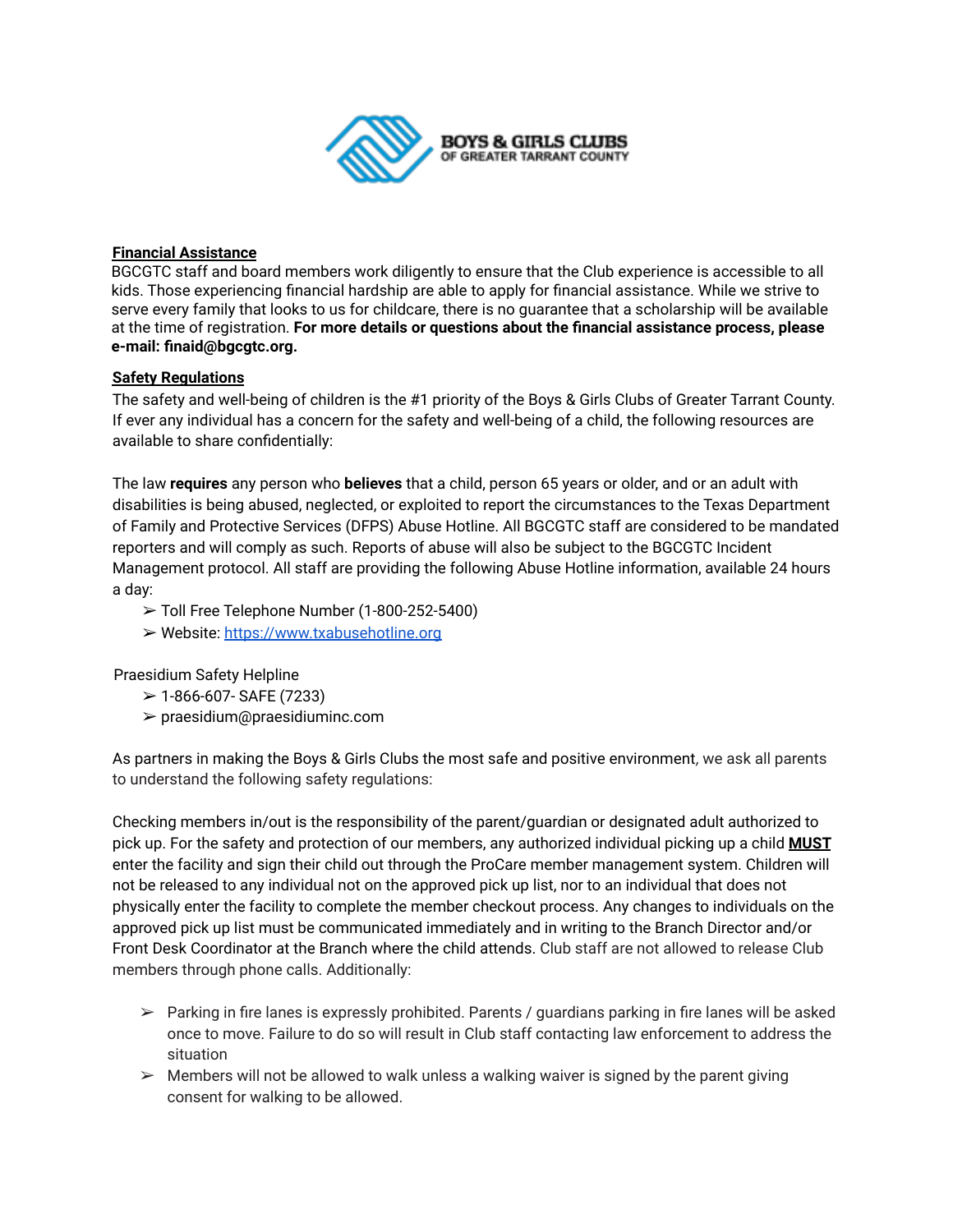- $\triangleright$  BGCGTC maintains some facilities that are not child care licensed programs and that the staff cannot assume responsibility for a child leaving the facility. BGCGTC staff are not authorized to physically confine Club members to prevent them from leaving the facility.
- $\triangleright$  It is required for parents / quardians to provide current contact information. Failure to update contact information prevents Club staff from effective communication in the event of an emergency and will result in the immediate suspension of membership until accurate information is provided.
- $\triangleright$  Members are not allowed to loiter on organization property and may not be instructed by parents / guardians to be on the premises prior to opening or after closing.
- $\triangleright$  In the event that a parent / guardian is more than one hour late to pick up their child(ren), Boys & Girls Clubs staff will notify both law enforcement and DFPS of child abandonment.



# **Visitors and Volunteers**

**Visitors:** Tours of BGCGTC facilities may be conducted to acquaint new members and parents with programs and facilities of the organization. Visits beyondintial parent tours must be approved by the Senior Vice President of Branches, Senior Vice President of Operations, or CEO and President. Unapproved individuals are not to be on organization property at any time.

**Volunteers**: Volunteering is encouraged and a vital need for our operations and programs for the youth. Those interested in volunteering must undergo a comprehensive background check before being allowed to engage in activities with youth. For more information about volunteering, please visit www.bgcgtc.org

# **Health and Emergency**

The Boys & Girls Clubs of Greater Tarrant County welcomes all children and is committed to act in a non-discriminatory manner and to make reasonable accommodations to provide equal opportunity and service to individuals with disabilities and other complex needs. It is important that every parent cooperate fully with the Health and Emergency Procedures. BGCGTC number one priority is to safely serve all children and youth in our care.

All BGCGTC Branch will not administer any medications directly to children in its care. If a child requires any form of medication, the parent or guardian must immediately disclose the need for accommodation. The accommodation will be reviewed by the Branch Leadership Team in coordination with the BGCGTC Safety team to determine if an accommodation is feasible. No medications or drugs are allowed to be in the custody of children with the exception of an inhaler and/or EpiPen.

If your child is ill before leaving home and/or has fever of 100 degrees or greater, please DO NOT BRING HIM/HER TO THE CLUB. Any member or child must be fever free for at least (48) hours before returning to the Club. If it is discovered that your child is ill or has head lice, they must be picked up immediately and will be required to remain away from the Club until they are symptom free or that lice is gone. Staff will recheck members to ensure this has occurred prior to returning to the facility.

If a child is deemed to be ill, they may be removed from the program area and/or isolated under staff supervision until a parent, guardian, or authorized individual for pick up arrives to take the child(ren) home. If necessary, to ensure the safety and well-being of all kids and staff program areas and/or entire facilities may be closed for additional cleaning and safety and will not reopen until it is considered safe to do so.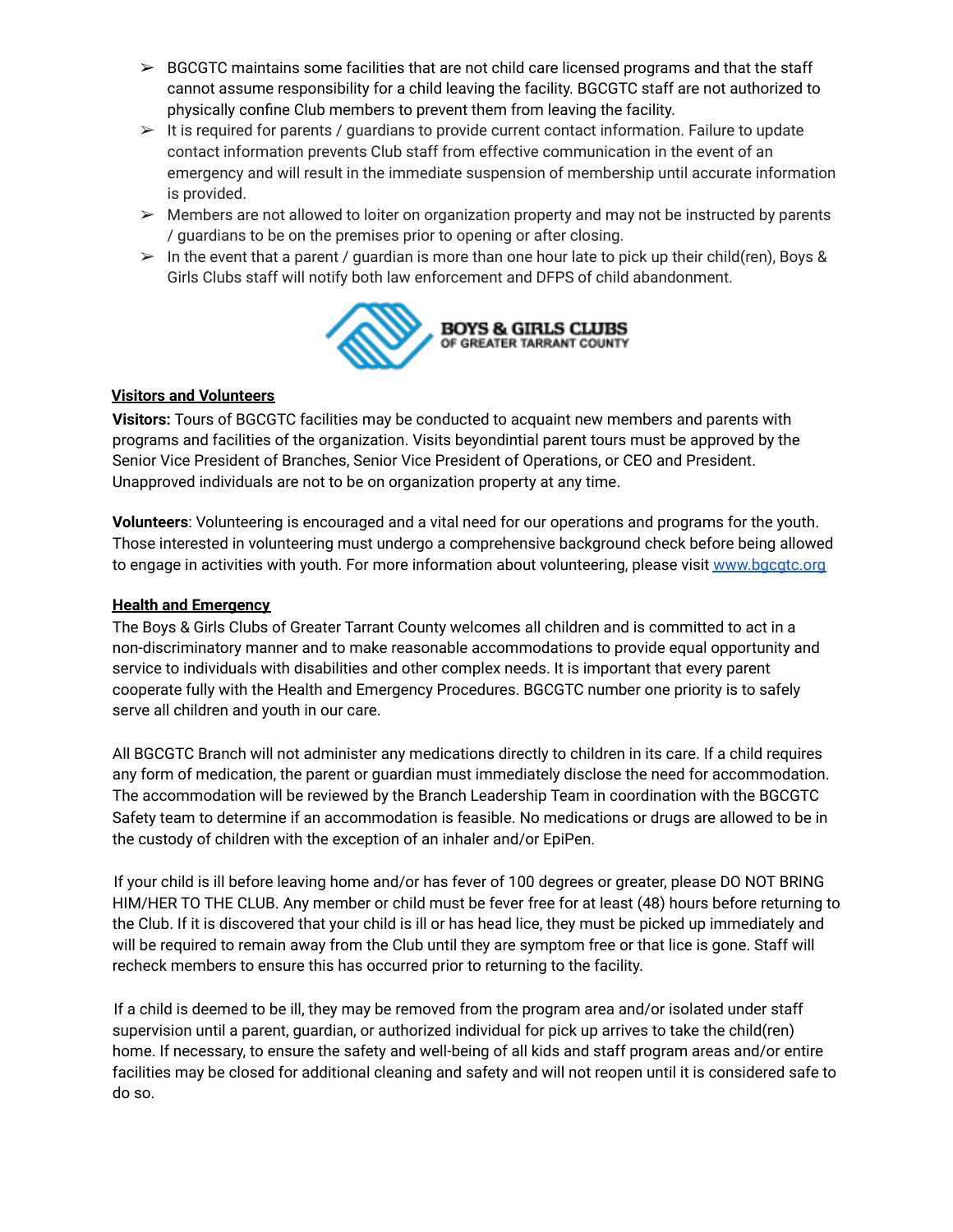

### **Food Allergies**

Members with special dietary or nutritional needs may want to bring their own snack. Members with a food allergy **MUST** have a food allergy form completed by a physician on file. Inform staff if your child carries an EpiPen.

*All members with a food allergy must turn in a food allergy care form before they are able to attend the after school program. The form must be completed by a physician. It can be turned in via email to [branchinfo@bgcgtc.org](mailto:branchinfo@bgcgtc.org), or to the branch director of the Club your child attending. This form is required by DFPS and if not turned in, membership will be canceled without a refund.*

### **Incident Management**

To ensure the safest possible environment for serving all youth in the event of a behavior incident, accident, injury, or emergency situation, BGCGTC follows its incident management process. All incidents are thoroughly investigated and reviewed to gather all available facts. Parent(s)/guardian(s) and/or an authorized individual picking up Club member(s) are informed verbally and are asked to sign the incident form acknowledging that they have been made aware of any incident involving their child(ren). If the parent/guardian is not the individual picking up the child on the day an incident occurs, the parent will be called and notified prior to the close of the branch that day. During the review process, a child(s) membership may be suspended indefinitely until all facts can be gathered and a decision can be determined. Information about decisions and/or actions made regarding another child or parent is confidential, and will not be shared publicly.

### **Communication**

In addition to face-to-face verbal communication and/or direct phone call, BGCGTC utilizes ProCare Childcare Management System, the Remind App, e-mail, printed letters and permission slips, flyers, and Club signage to communicate with families. We strongly encourage each parent or guardian, and all individuals on the authorized pick up list to have downloaded the Remind App. It is critically important to inform staff within 24 hours when there is an update in contact information, and to ensure that your phone number, home address, and e-mail address are all correct and current.

#### **Cell Phone Use**

Members are not allowed to use any communication equipment without direction and supervision. Cell phones must be silenced and put away while engaged in programming. In an emergency, members should notify a staff member to ensure appropriate contact is made with the parent and/or guardian. Children that do not have a cell phone will be allowed to contact parents and/or guardians from the front desk phone.

#### **Disciplinary Discretion**

All members and parents must adhere to BGCGTC Expectations and Guidelines. The Boys & Girls Clubs of Greater Tarrant County reserves the right to implement the discipline and behavior management process at any point in time, up to and including suspension, probation, and/or membership termination.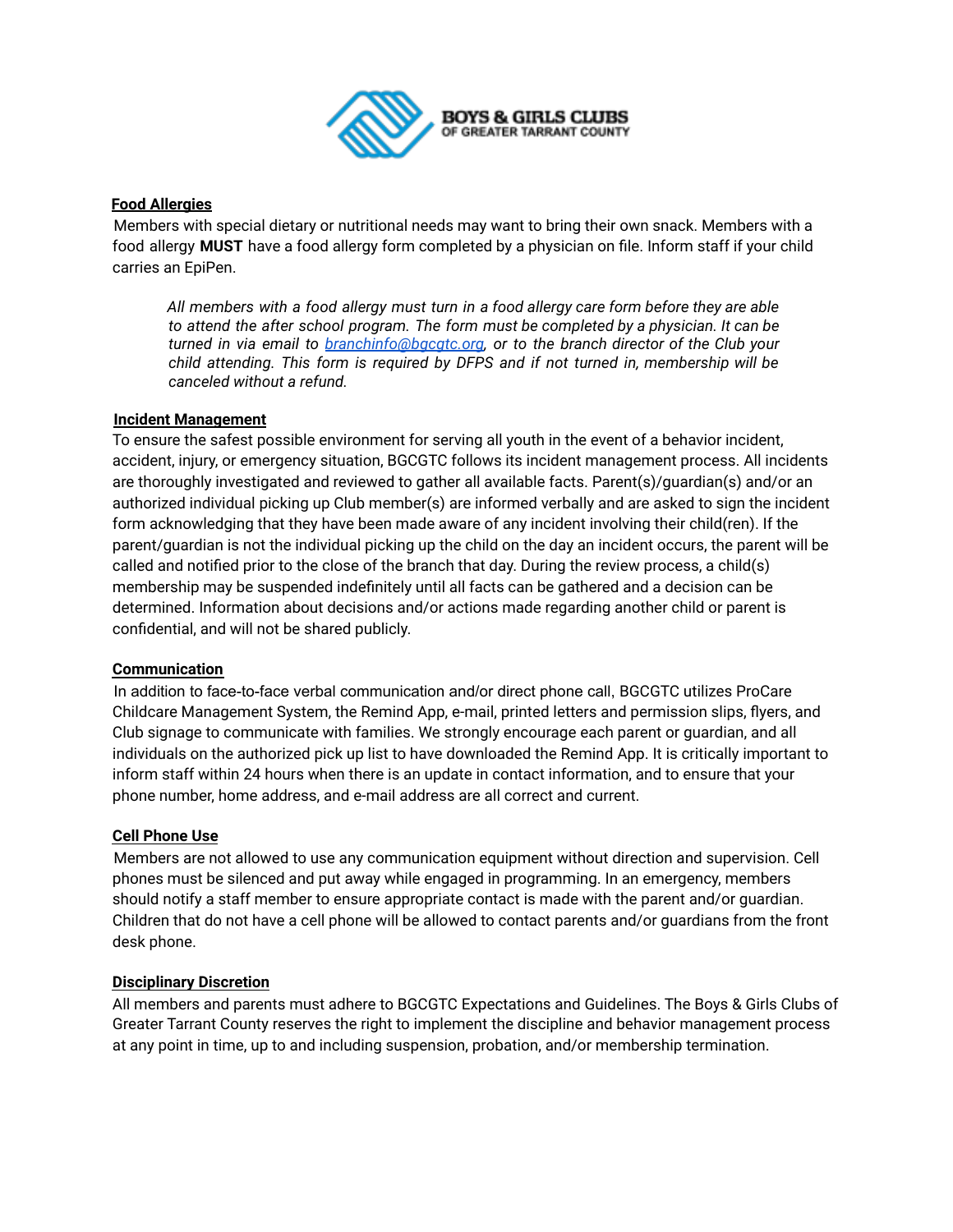

Parent(s) or guardian(s) behavior that is deemed inappropriate, derogatory, disrespectful, and/or that creates an unsafe environment to successfully manage and operate BGCGTC services can result in the immediate termination of a child(ren) membership(s).

The disciplinary step system and suspension protocol and suspension protocol is enforced by the Branch Leadership team under the direction of the Senior Vice President of Branches, and include the Branch Director or Site Lead, or Area Director.

# **Disciplinary Step System**

### **Step 1 - Redirection**

Redirection is intervening before an unwanted behavior occurs. Some forms of redirection are offering alternative choices to behavior and positive reinforcement for wanted behavior. When behavior is unacceptable, staff will explain clearly to the child what is expected. Children will be reminded that we are working toward a RESPECTFUL, RESPONSIBLE, CARING, and HONEST atmosphere. The child's self-esteem is the primary concern when a child needs to be redirected.

### **Step 2 – Verbal Warning**

Youth showing inappropriate behavior, language, gestures, or hygiene will be given a verbal warning by the staff after each incident. Failure to adhere to the first verbal warning will lead to additional consequences. Staff will only issue the verbal warning once before moving forward with additional disciplinary actions.

### **Step 3 – Area Based Time-Out**

Club members who have been given a verbal warning but fail to adhere to the instruction given by staff will then be required to complete a 5 minute time out within the area where the verbal warning was given.

### **Step 4 – Time Out in Designated Area Outside of Normal Programming**

If a member continues to violate rules within a programming area, they will be sent out of the area and placed in time out in an area designated for this purpose. This time out may not last longer than the duration of one rotation period. Upon the implementation of this step, a discipline notice will be filled out by staff and must be presented to and signed by the parent / guardian.

### **Step 5 – Sent Home for the Day**

After a member receives two write-ups or more than one out of area time out in one day, the parent will be called and that member will be sent home for the day. Additional days of suspension can be implemented at the discretion of the Branch Director if warranted by the member's behavior.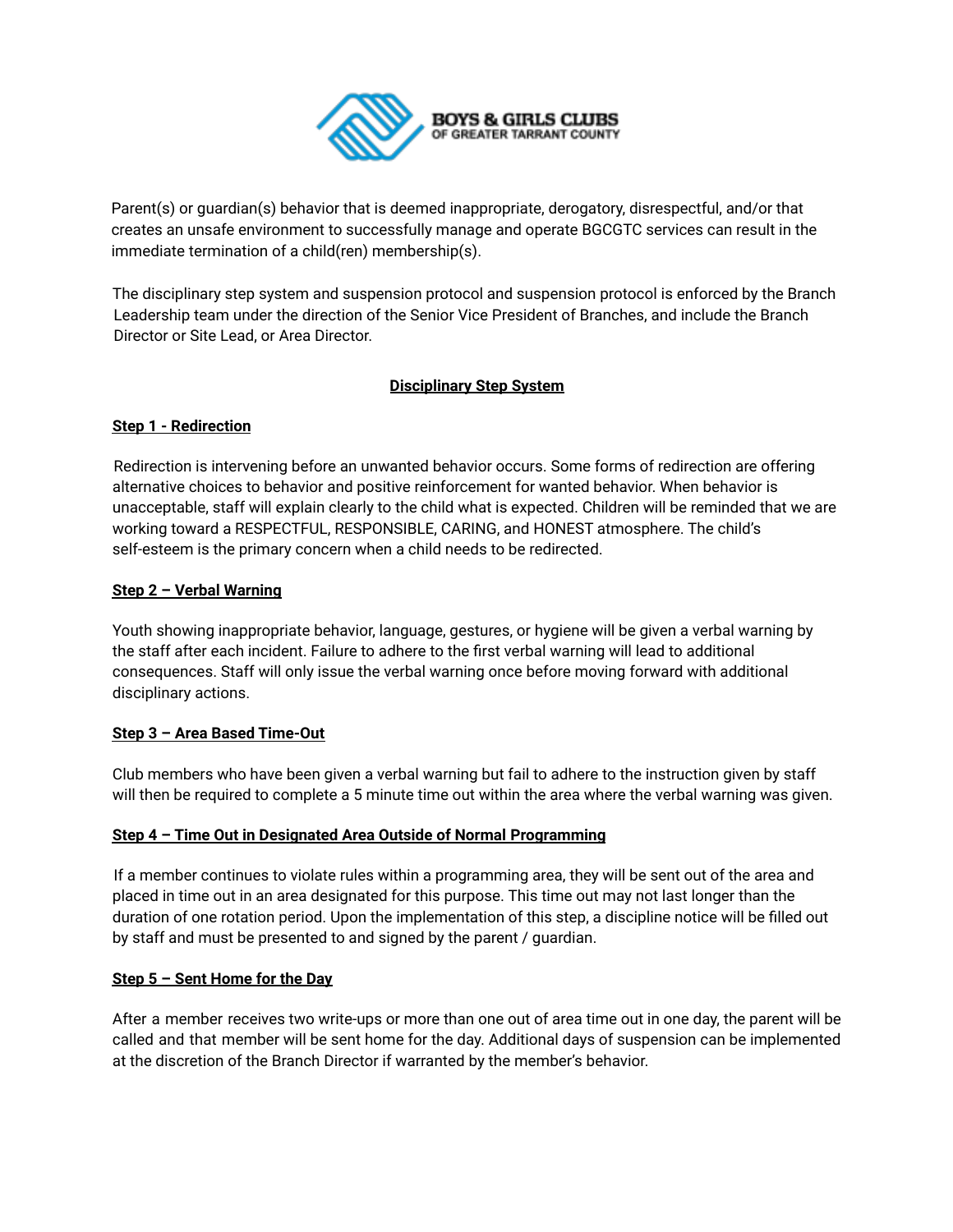

### **Step 6 – Suspension (indefinite)**

Once a member returns from being sent home, any additional write ups within a 30 day period will lead to additional disciplinary action including suspension. If a member has repeated behavioral problems, violations of Club rules or policies, and/or incidents suspension may be extended for an indefinite period. While most suspensions will range between 3-7 days, BGCGTC and its Branch Leadership Team reserves the right to extend removal from Club programs and activities as deemed necessary.

Fighting, disrespectful behavior, theft, drug / alcohol / tobacco possession or usage, bullying, destruction or vandalism of club property, refusal to follow rules or staff instruction, and inappropriate peer to peer interactions can all lead to immediate suspensions. The length of these suspensions will be based on the

seriousness of the action and will be determined by the Branch Leadership Team. Members are also required to be toilet trained and parents will be required to pick up children immediately when accidents occur. Multiple accidents will result in the termination of the membership.

### **Step 8 – Increased Levels of Suspension / Membership Termination**

If a member's behavior warrants additional suspensions, the amount of time will continue to increase at the Branch Leadership Team discretion. Multiple suspensions for behavioral problems and/or incidents may result in termination of membership. Please be advised that suspensions / membership terminations apply to all Boys & Girls of Greater Tarrant County programs and locations.

### **Transportation**

Members participating in the transportation program must ride the bus consistently to maintain their spot on the bus roster. Ridership is considered at least 60% and is assessed regularly throughout the month. Parents of any member who is not meeting the ridership minimum will be notified to assess for unique circumstances. Any determination to cancel ridership will be communicated in writing to the parent. Please note that all members that are riders MUST be in designated pick up area within (8) minutes of school dismissal. The bus will not return for any members who were not in the assigned pick up area by the time the bus departs. All members are to ride the first available bus, and are not guaranteed a spot on a later bus if they are not in the assigned area at the time of pick up.

For members participating in a BGCGTC sponsored field trip in which organization vehicles will be used to transport members, parents must sign and submit the accompanying permission slip authorizing their child to participate and be transported to and/or from the activity. Any special accommodations to be made regarding transportation or pick up of a child must be submitted in writing and approved by BGCGTC Branch Leadership prior to the trip.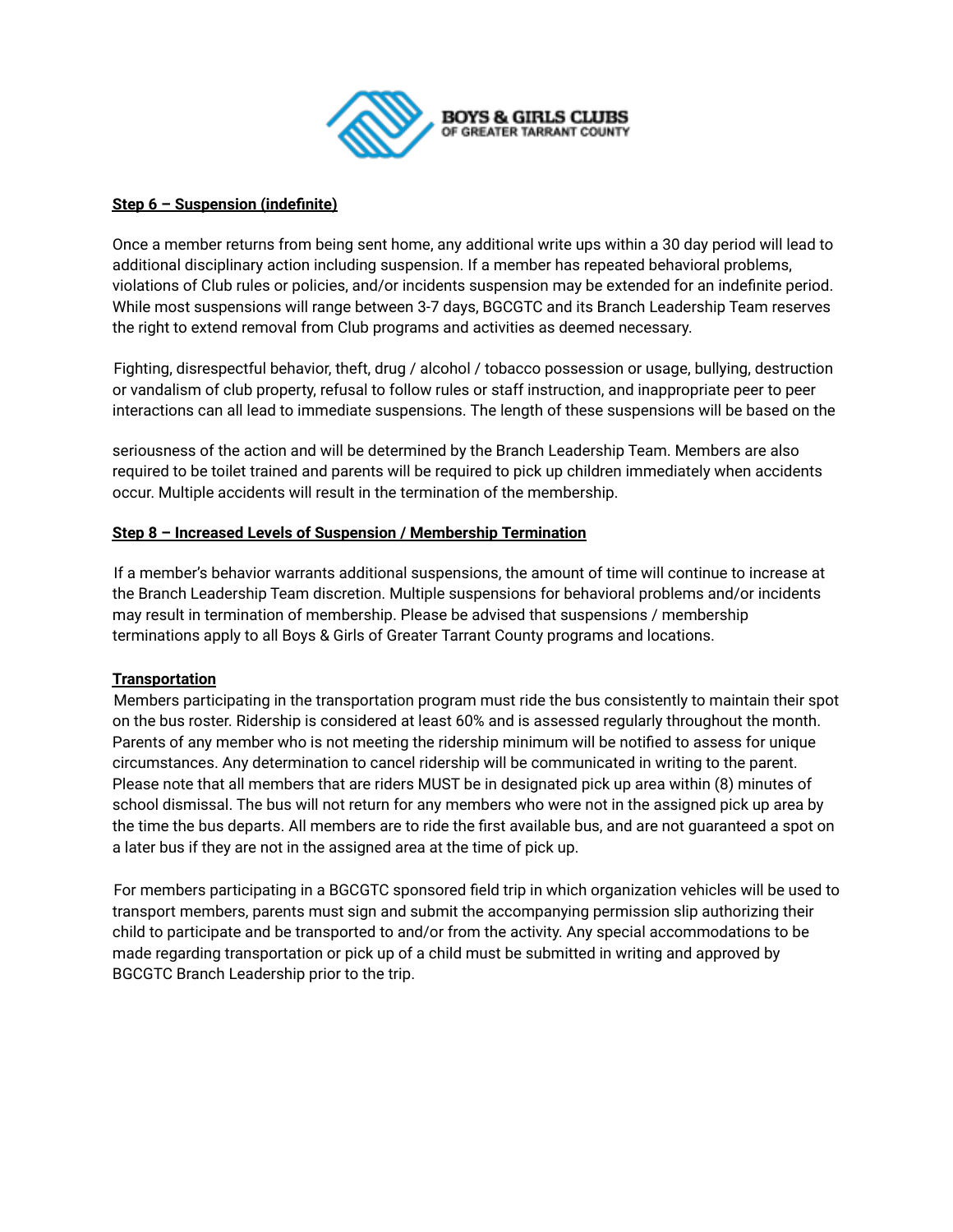## **Late Policy**

Boys & Girls Clubs of Greater Tarrant County facilities close promptly at the designated times. Closing times may fluctuate based on location or time of year, so parents / guardians are responsible for knowing closing times at their specific locations.

There is a \$10 late fee assessed at any point during the first ten minutes after closing. Each additional minute increases the late fee by \$1. Late fees must be paid before members may return to the facility. Parents / guardians will not be allowed to transfer memberships to different locations prior to late fees being paid.

It is the sole responsibility of the parent / guardian to drop off and pick up their child(ren) on time. Repeated failure to do so could result in membership termination. It is also required that parents / guardians communicate with Club staff when instances of late pick up occur. It is unacceptable for Club staff to be unable to reach parents / guardians in the instance of late pick up and membership could potentially be terminated for inadequate communication with Club staff in these situations.

In the event that a parent / guardian is more than one hour late to pick up their child(ren), Boys & Girls Clubs staff will notify both law enforcement and DFPS of child abandonment.

### **Inclement Weather**

On days of inclement weather Boys & Girls Clubs of Greater Tarrant County will follow the Fort Worth and Arlington Independent School Districts closing schedules. However, we reserve the right to close facilities at any time due to weather or safety concerns. BGCGTC will follow all organizational emergency preparedness policies and procedures in the event of a weather related event or emergency. *Please contact your branch before you attempt to bring your child(ren).*

### **Facility Closures**

The Boys & Girls Clubs of Greater Tarrant County will be closed for holidays throughout the year. Schedules may vary based on location but closures will be communicated through a variety of methods to ensure parents / guardians are aware. In addition to holiday closures, the Boys & Girls Clubs of Greater Tarrant County reserves the right to close based on any organizational need, including but not limited to facility issues, staff training, safety concerns or any other reason deemed legitimate by the organization.

In the event of an unexpected or emergency closure, parent(s) or guardian(s) will be notified as quickly as possible. It is the parent(s)/guardian(s) responsibility to ensure their child(ren) is picked up in a timely fashion. Please reference the section on communications for methods in which BGCGTC will communicate with parents regarding facility closure; this includes: phone, e-mail, and Remind App.